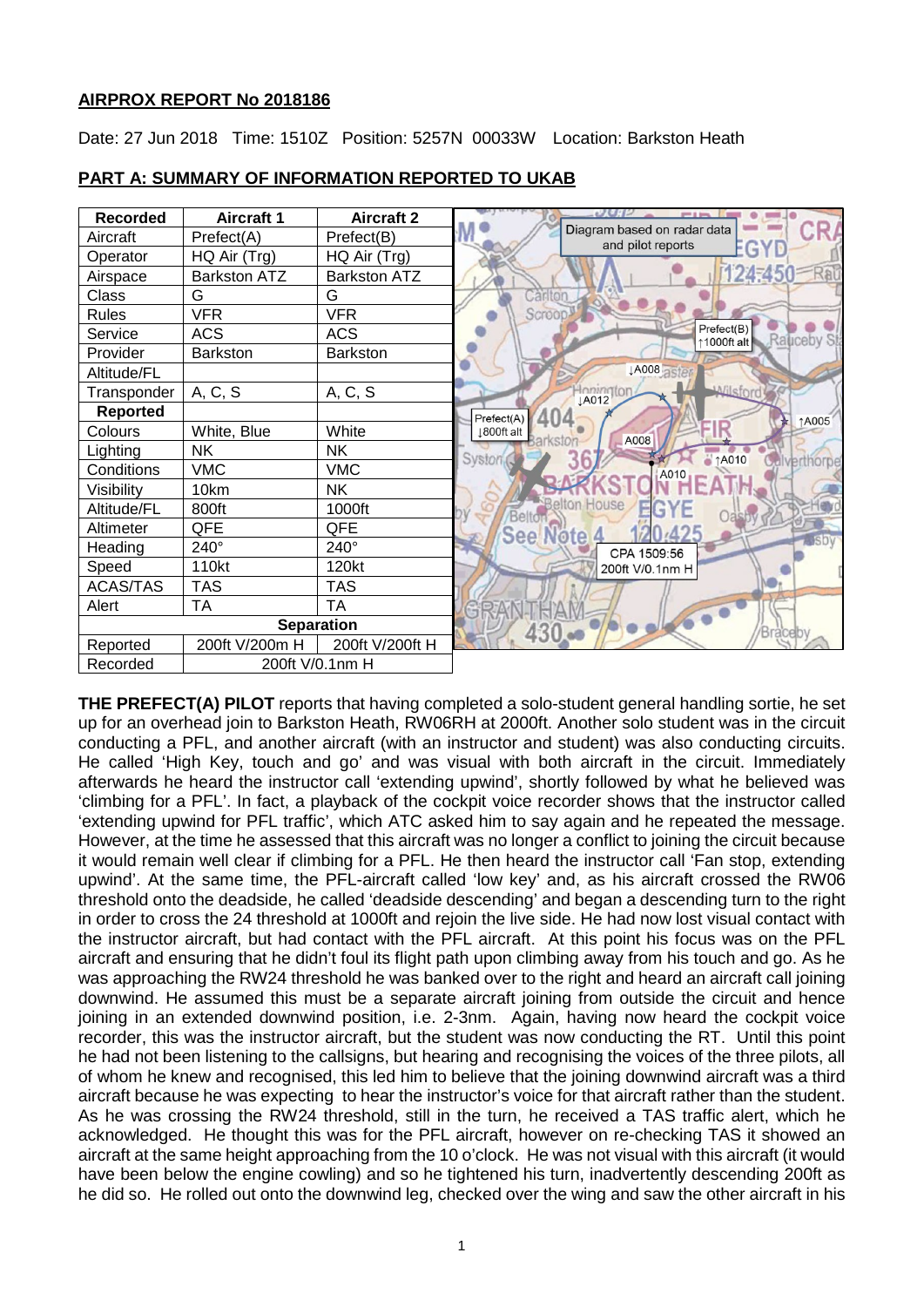8 o'clock high, approximately 200ft above and separated by 200m. He was not sure whether they were visual with him, so he called 'Downwind to land' to alert them of his presence.

He assessed the risk of collision as 'Medium'.

**THE PREFECT(B) PILOT** reports that he was undertaking a final circuit consolidation sortie with a student, which was due to lead into a 30min solo circuit consolidation sortie. During the sortie, various circuit types were flown because he had not flown with this student before and he needed to be satisfied that the student was fit to fly solo. Towards the end of 30min airborne, a solo student declared High Key to land. To facilitate this approach he elected to extend upwind for an EFATO practise, called 'extending upwind for the PFL aircraft', instructed the student to climb ahead, and then instigated an EFATO calling 'C/S Fanstop, extending upwind'. The student then made a correct approach to a survivable field and, on instructing him to go around, the instructor called' C/S climbing away, re-joining downwind'. This was acknowledged by ATC and he scanned for the PFL solo-student that he had heard going around while conducting the EFATO. He noticed there was TAS contact above his height and apparently deadside, but at that moment there was a distraction in the cockpit because, despite applying full power and selecting flap to take-off, the warning 'check gear, check gear' continued to sound thus using up any spare capacity as he diagnosed whether there was a problem. He heard the former PFL student call 'climbing for glide' and attributed that to the TAS contact. Throughout he was aware that there was a further solo student calling 'deadside descending' coincident with their EFATO, so by now his mental model was that as he was approaching the downwind position the solo student who had been deadside would now be late downwind and possibly approaching final. He requested that his student fly a flapless approach and instructed him to call 'downwind, flapless touch and go'. At that point he received a TAS alert '0 -2 and solid yellow circle'. The TAS was set to expanded-3nm and so he was able to assert with some measure of confidence that this alert referred to an aircraft off to the right and slightly behind. He eased the control column slightly left before fully taking control and diverging positively from a Prefect that he was now visual with in what would normally be recognised as an echelon-right formation waiting position. He then told ATC that he was going wide downwind to initial to re-join the circuit due to adjacent circuit traffic. The rest of the sortie was uneventful. On reflection he saw that it was his responsibility as an instructor to ensure that he had acquired all of the circuit traffic whether joining or already in the circuit, and he thought that reporting the event would allow lessons to be widely disseminated.

He assessed the risk of collision as 'High'.

**THE BARKSTON ADC** reports that at the time of the incident there were 3 aircraft in the circuit and one on the runway for departure. The solo student that had joined through the overhead called deadside descending and was given Traffic Information on circuit traffic. A second Prefect on an instructional sortie had just completed a fanstop and called rejoining downwind for a flapless circuit. He was also given Traffic Information, including the one deadside descending. His next call was wide-downwind, flapless, with another aircraft in close proximity; he was told it was a solo student and he elected to go to initials for a re-join. On listening back to the RT recordings, there had been a number of dual transmissions which may have contributed to a loss of situational awareness for all involved.

He perceived the severity of the incident as 'Low'.

**THE BARKSTON SUPERVISOR** reports that it appeared that despite being given Traffic Information on each other, the pilots contrived to be very close to each other in the visual circuit. Dual transmissions are a known problem, particularly in the training environment where, he opined, student pilots can occasionally be so concerned with their own flight that they operate without regard to others in the circuit. These overlapping transmissions can, and do, cause both pilots and controllers to miss pertinent position calls and Traffic Information, but they shouldn't detract from good look-out. It seems that in this case good look-out by the instructor avoided some unpleasant consequences.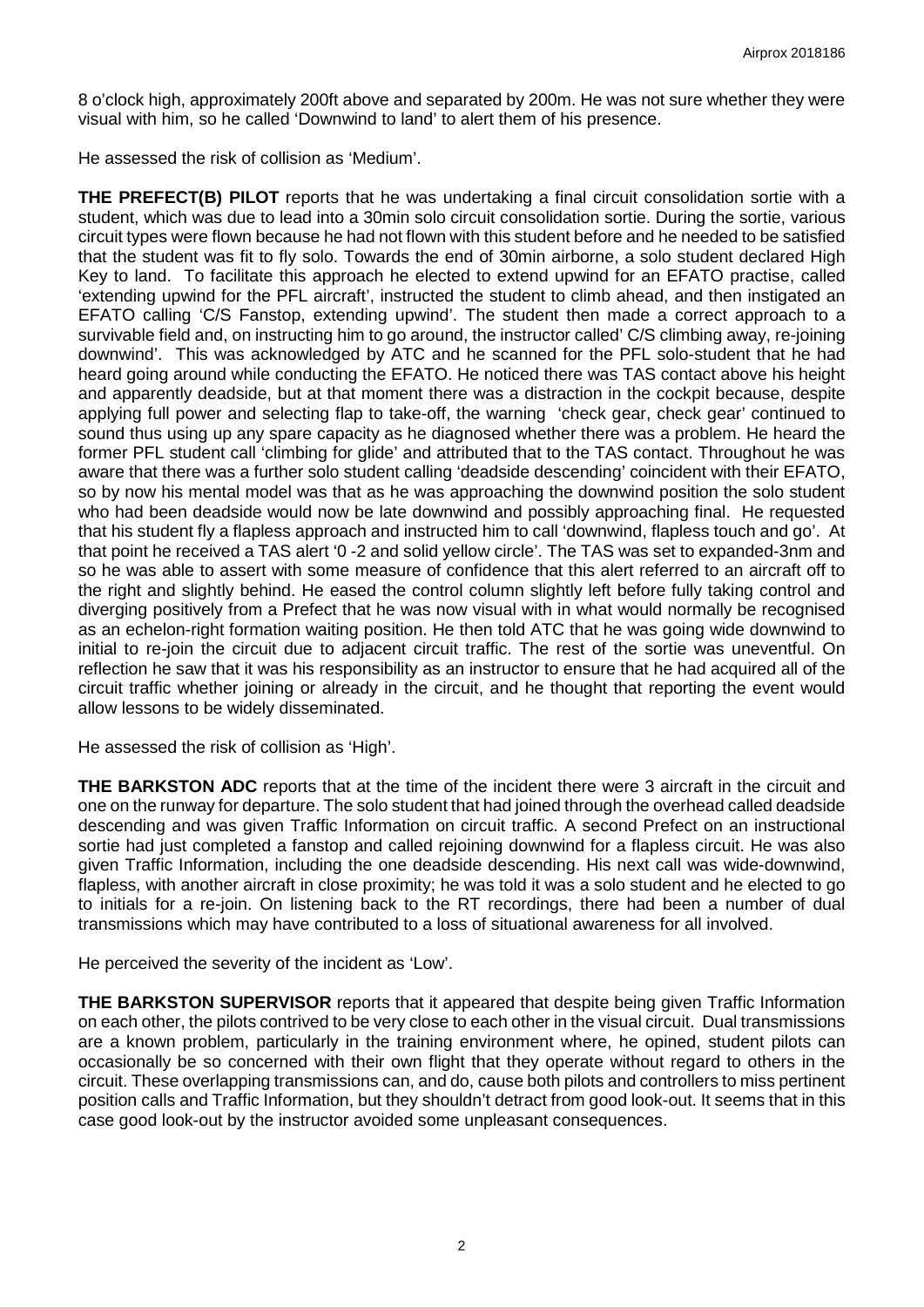# **Factual Background**

The weather at Cranwell was recorded as follows:

METAR EGYD 271450Z 08010KT CAVOK 22/09 Q1027 BLU=

## **Analysis and Investigation**

# **CAA ATSI**

ATSI had access to reports from the pilots of both Prefects and the Barkston Heath Aerodrome Controller. The area radar and Barkston Heath R/T recordings for the period were also reviewed. There was a timing difference of approximately 2 mins between the area radar timing source and the Barkston Heath timing source. The Screenshots and timings in the report have been taken from the area radar replay.

At 1506:40 (Figure 1), Prefect(A) pilot requested an overhead join for RW06RH and was cleared to join overhead. The controller advised that there was one aircraft joining for a PFL and one aircraft in the visual circuit. The pilot acknowledged the joining instructions and said that they were aware of the traffic.

At 1507:50 (Figure 2), Prefect(B) pilot called extending upwind for PFL traffic and then 'fanstop extending upwind', this was acknowledged by the controller.









Figure 3 - 1508:34 Figure 4 – 1509:19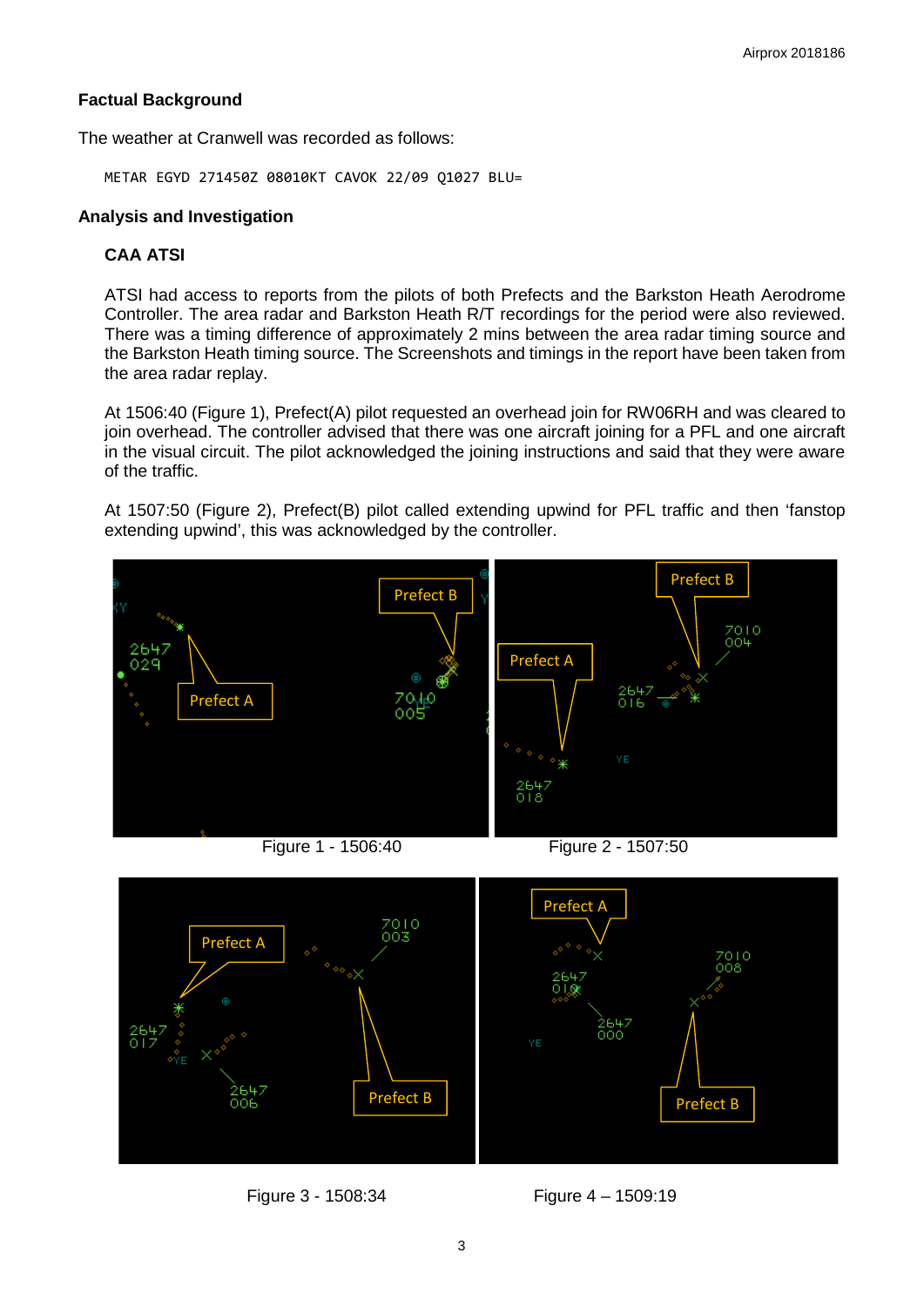At 1508:12, the pilot of the PFL aircraft called low key for a touch and go. This was not acknowledged by the controller.

At 1508:34 (Figure 3), Prefect(A) pilot called deadside descending and was advised by the controller that there was one aircraft on final and one crosswind. There was then an unreadable dual-aircraft transmission and the controller advised "two at once" and instructed the PFL aircraft to check gear, followed by clearing them for a touch-and-go. The controller then issued a line-up (and wait) clearance to a departing aircraft.

Prefect(B) pilot called joining downwind flapless at 1509:19 (Figure 4), and was advised by the controller that there was one on a touch and go, one on departure and one deadside. The pilot acknowledged this.

At 1509:30, the departure aircraft was cleared for take-off. A further dual-transmission was received but was unreadable.

At 1509:45 (Figure 5), Prefect(A) pilot called downwind to land and the PFL-aircraft called flapless low-level. Both transmissions were acknowledged by the controller.

At 1510:00 (Figure 6), Prefect(B) pilot called downwind flapless for a touch-and-go and advised the controller that they were extending for the traffic ahead of them. The controller replied, "copied, the other one is a solo" and the pilot responded roger "we will go out to initials and re-join". The controller acknowledged this and said thank you.





The controller passed timely, accurate and relevant Traffic Information to all aircraft in the circuit and made every attempt to establish the source of any unreadable transmissions. When Prefect(B) advised the controller that they were extending for the aircraft ahead of them (Prefect(A)) the controller could have reasonably expected that the pilot had the aircraft in sight and would take action to ensure that they did not come into proximity with it. Therefore, the controller effectively discharged their responsibilities as the Aerodrome Controller.

# **UKAB Secretariat**

 $\overline{\phantom{a}}$ 

The Prefect(A) and Prefect(B) pilots shared an equal responsibility for collision avoidance and not to operate in such proximity to other aircraft as to create a danger of collision<sup>[1](#page-3-0)</sup>. An aircraft operated

<span id="page-3-0"></span><sup>1</sup> MAA RA 2307 – Rules of the Air, paragraphs 1 and 2, Avoidance of Collisions.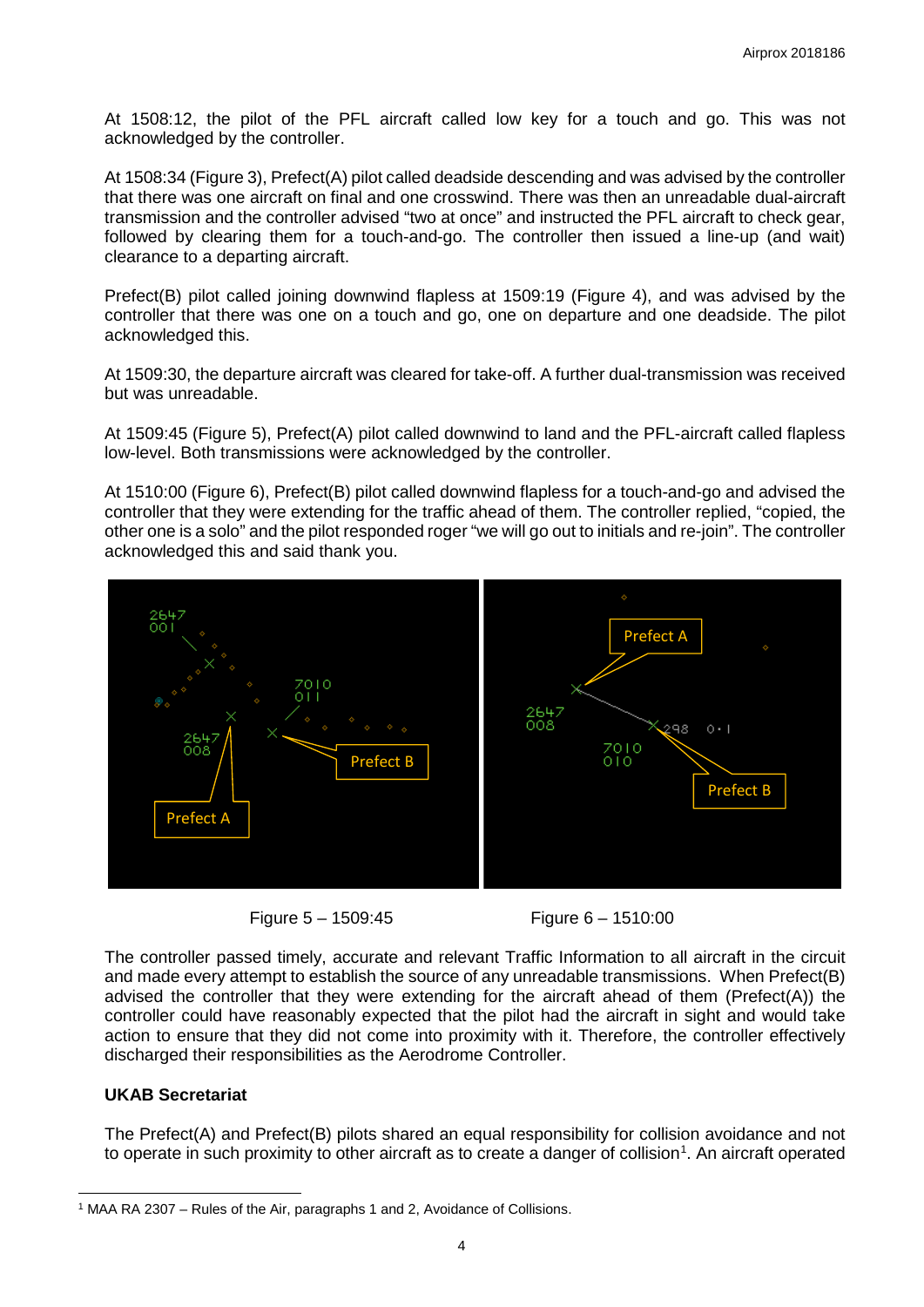on or in the vicinity of an aerodrome shall conform with or avoid the pattern of traffic formed by other aircraft in operation<sup>[2](#page-4-0)</sup>.

## **Occurrence Investigation**

An OSI was carried out by 3FTS and made 5 recommendations (Figure 7), all of which have been adopted.

| No.          | Summary                                    | <b>Status</b> |
|--------------|--------------------------------------------|---------------|
| 2018/6669/R1 | Safe Circuits Publicity Campaign           | adopted       |
| 2018/6669/R2 | <b>SEFATO and Re-Join Procedures</b>       | adopted       |
| 2018/6669/R3 | Alignment of Cranwell and Barkston FOBs    | adopted       |
| 2018/6669/R4 | Provision of ATM monitor in Barkston Tower | adopted       |
| 2018/6669/R5 | <b>TAS Procedures</b>                      | adopted       |
|              |                                            |               |

#### Figure 7 OSI recommendations.

## **Comments**

 $\overline{\phantom{a}}$ 

## **HQ Air Command**

This incident led to an in-depth local investigation and a number of recommendations have been made to minimise the likelihood of recurrence.

The barriers to MAC that were available in this encounter were an Air Traffic Service, electronic conspicuity and lookout. In the circumstances where this incident took place – the visual circuit – the controller provides Traffic Information which is largely based on SA developed through what the controller can see out of the window and what the controller is being told by the pilots. This SA therefore relies on accurate information being passed to the controller from the pilots with respect to positioning. Although the controller passed timely and relevant information to the traffic in the circuit, this was not fully assimilated by all the pilots. Furthermore, TAS settings for Prefect operations are not standard, so interpretation of TAS information may be hindered by the pilot's selection – this is being addressed by a recommendation from the investigation.

In the visual circuit, lookout is usually influenced by a pilot's SA and he/she will look for traffic in the areas he/she believes it to be. A combination of assumption, double-transmission and misinterpretation led to the development of a flawed mental model on the part of both the pilots so neither was expecting to see another aircraft on the downwind leg. Additionally, there was no standard procedure for re-joining the circuit at this airfield after a simulated EFATO so when the pilot of Prefect (B) re-joined on the downwind leg it came into proximity with an aircraft that was in the 'conventional' circuit pattern.

<span id="page-4-0"></span> $2$  MAA RA 2307 – Rules of the Air, paragraph 15, Flight in the Vicinity of an Aerodrome.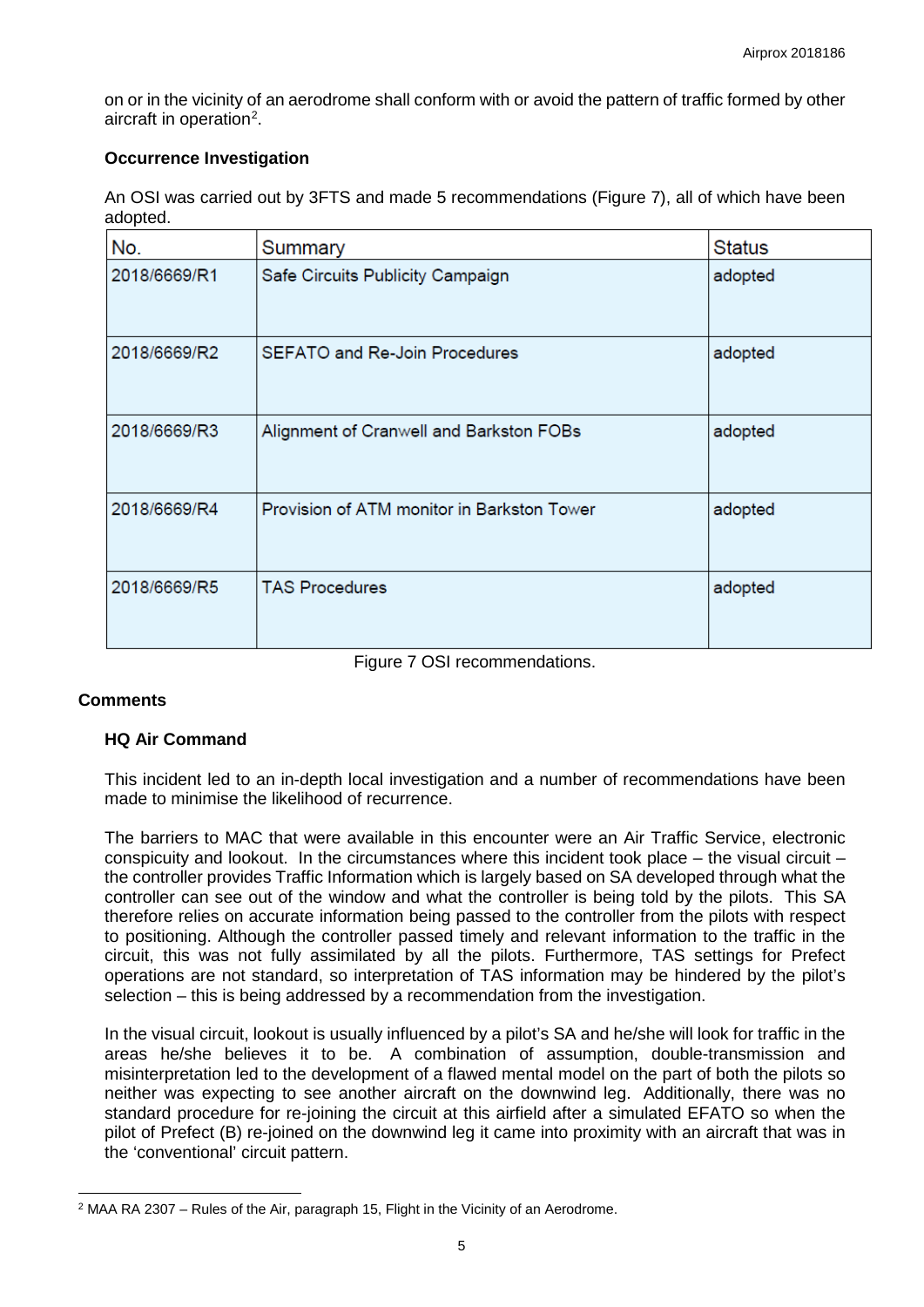Many lessons have been identified through the investigation of this Airprox and there will be changes to procedures and alignment of orders that should help to reduce the likelihood of another incident of this nature. However, it should be noted that the visual circuit is a visual environment and that an assumption that another aircraft is 'no factor' is wholly reliant on accurate SA unless it can be seen; if the SA is inaccurate then there is always the chance that you may be closer than anticipated to another aircraft. With a busy circuit, it may be more prudent to exit to a known reporting point (such as initials) and build accurate SA before re-joining – after the Airprox had occurred this is exactly what the pilot of Prefect(B) did.

### **Summary**

An Airprox was reported when two Prefects flew into proximity in the Barkston Heath visual circuit at 1510hrs on Wednesday 27th June 2018. Both pilots were operating under VFR in VMC and receiving an ACS.

## **PART B: SUMMARY OF THE BOARD'S DISCUSSIONS**

Information available consisted of reports from both pilots, transcripts of the relevant R/T frequencies, radar photographs/video recordings, reports from the air traffic controllers involved and reports from the appropriate ATC and operating authorities.

The Board first looked at the actions of Prefect(A) pilot. As a presumably low-hours solo-student, they could understand how he might have become confused about the positioning of other aircraft in the busy circuit. Noting that he had sensibly joined via the overhead, members commented that the opportunity had existed to remain in the overhead in order to assimilate the position of all of the traffic in the circuit; pilots should not be afraid to ask ATC for position reports if they are at all uncertain. That being said, his report indicated that he had thought that he knew what each aircraft was doing, and that this incident highlighted how seeming trivial misinterpretations of radio calls could lead to flawed situational awareness with serious consequences. In this respect, the incident was a lesson in listening out for callsigns rather than voices, an easy mistake to make in a training environment where the voices were all colleagues. Notwithstanding, members agreed that he had positioned appropriately for his overhead join and, having no way of knowing where the EFATO-aircraft (Prefect(B)) was rejoining from, could plausibly assume that it would join at the start of the downwind leg rather than mid-way from beyond the ATZ boundary. As such, being already established downwind, he could reasonably expect the Perfect(B) pilot to integrate with him as he rejoined. Fortunately, Prefect(A) pilot's TAS alerted him to the presence of the other aircraft, and, although he initially thought this was for a different aircraft joining the circuit, his subsequent unintended descent as he looked for the other aircraft had likely done much to improve the separation between the 2 aircraft.

Turning to Prefect(B) pilot, the Board recognised that he was trying to help ease the congestion in the circuit by carrying an EFATO and thus allowing the PFL aircraft to get his approach in. Noting the HQ Air comments about re-joining the circuit after an EFATO, military members agreed that he may have been better placed by going out to initials to re-join. However, GA members countered that, in civil circuits, it was quite normal for aircraft to rejoin downwind after an EFATO practise. That being said, in mitigation they noted that controllers in civil circuits provided a far more active control service than do military controllers, and a civil controller would have allocated a specific No1 and No2 priority which the two pilots would have been expected to comply with. The Board often saw differences between the ATC visual circuit procedures for military and civil airfields, and were heartened to hear that a new procedure detailing how to rejoin after an EFATO had been put in place at Barkston, in line with those at Cranwell, which they hoped would prevent a reoccurrence.

Ultimately, although he thought he had full situational awareness regarding the circuit traffic, Prefect(B) pilot's mental model was incorrect in that he had thought that the overhead join was further downwind than it was in reality. Furthermore, having made a decision to rejoin downwind, he was then distracted by an in-cockpit alarm which, by his own admission, caused him to focus within the cockpit rather than look out. In the end, it was his TAS that had alerted him to the presence of the other aircraft. In this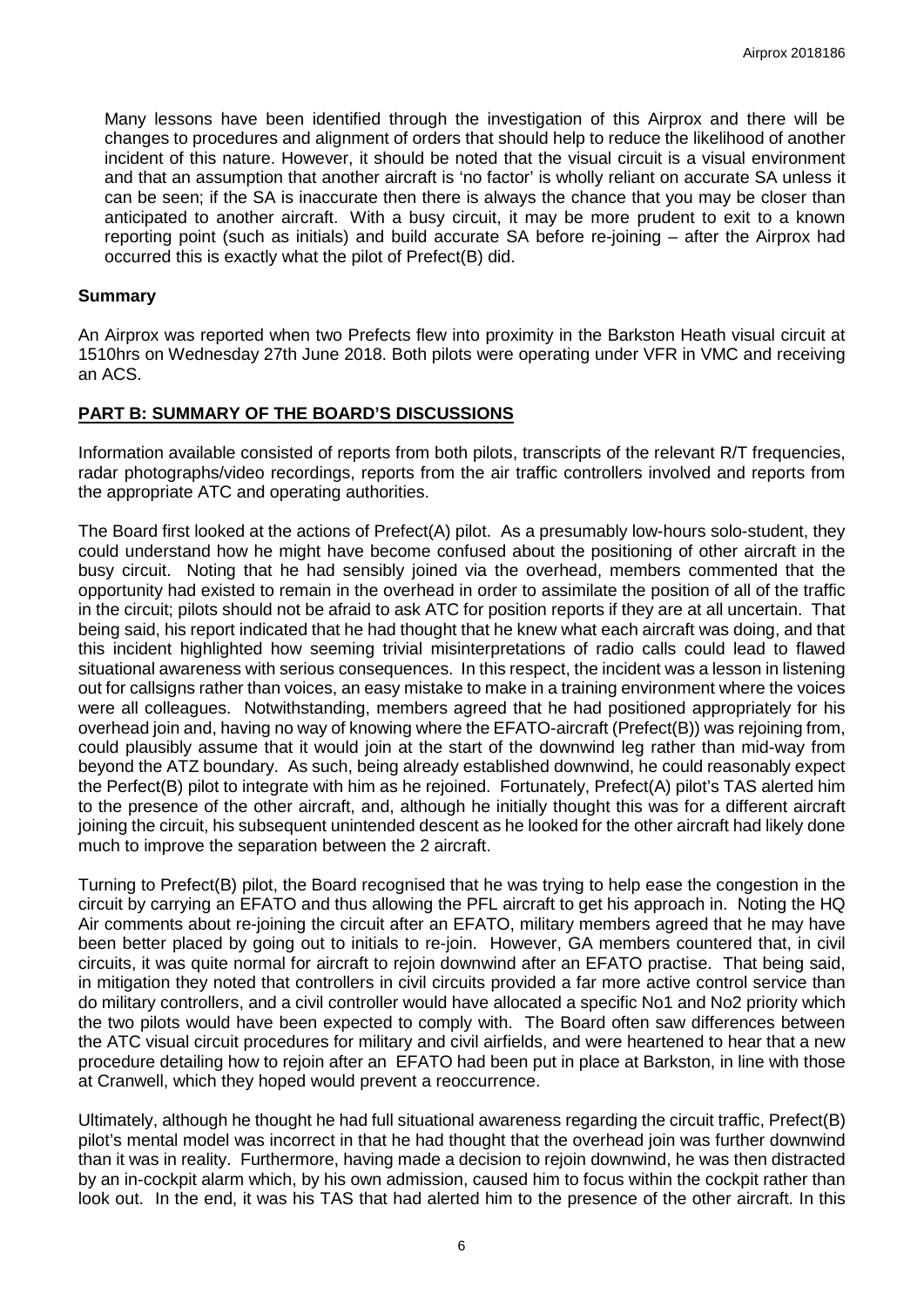respect, the Board noted that there seemed to be no standard procedures for operating the TAS in the Prefect, both pilots had them on different settings, and the Board was informed by a military member that this issue was being addressed through new procedures being written.

Finally, the Board looked at the actions of the controller. The frequency was extremely busy and there had been a number of dual transmissions which made matters worse. Some members wondered whether the controller should have provided more accurate information on the overhead join to Prefect(B) pilot. However, controlling members noted that it was virtually impossible to see an overhead joiner from the tower because they are generally obscured by the roof and, in this case, there was no ATM and so the controller would be relying upon RT calls for situational awareness.

In determining the cause of the Airprox, the Board noted that this incident represented one where all the parties involved thought that they had full situational awareness, when in fact none of them did due to dual-transmissions or misinterpreted calls. Ultimately, the Board agreed that it was for Prefect(B) pilot to integrate with Prefect(A) as he rejoined the visual circuit from his EFATO; he had not done so due to flawed situational awareness and sub-optimal lookout caused by distractions in the cockpit. Contributory to this was that neither pilot had assimilated the radio calls of the other. The Board then debated the risk. Some members argued that providence had played a major part in the Airprox given that neither pilot saw the other until CPA; risk Category A. Whilst others agreed that there had been a degree of serendipity in their separation (and in particular the fortunate inadvertent descent by Prefect(A) pilot), the actual achieved separation of 200ft vertical and 0.1nm horizontal meant that separation had not been reduced to the bare minimum. After further debate and a vote, the latter view prevailed and the risk was categorised as Category B; safety had been much reduced below the norm.

The Board commented that the OSI had been thorough and had made a number of recommendations. Accordingly, although ordinarily they would have made recommendations with regard to the discrepancies in circuit procedures at Cranwell and Barkston Heath and TAS procedures for the Prefect, because this had already been covered by OSI recommendations there was little point in repeating them.

## **PART C: ASSESSMENT OF CAUSE AND RISK**

Cause: Prefect(B) pilot did not integrate with Prefect(A).

Contributory Factors: Neither pilot assimilated the radio calls of the other.

Degree of Risk: B.

Safety Barrier Assessment<sup>[3](#page-6-0)</sup>

In assessing the effectiveness of the safety barriers associated with this incident, the Board concluded that the key factors had been that:

### **ANSP:**

l

**Situational Awareness and Action** were assessed as **partially effective** because although the controller was aware of the Prefects in the circuit, they didn't detect the unfolding confliction.

#### **Flight Crew:**

**Regulations, Processes, Procedures, Instructions and Compliance** were assessed as **partially effective** because there was no formal post-EFATO procedure for re-joining the Barkston circuit.

<span id="page-6-0"></span><sup>&</sup>lt;sup>3</sup> The UK Airprox Board scheme for assessing the Availability, Functionality and Effectiveness of safety barriers can be found on the **UKAB Website**.